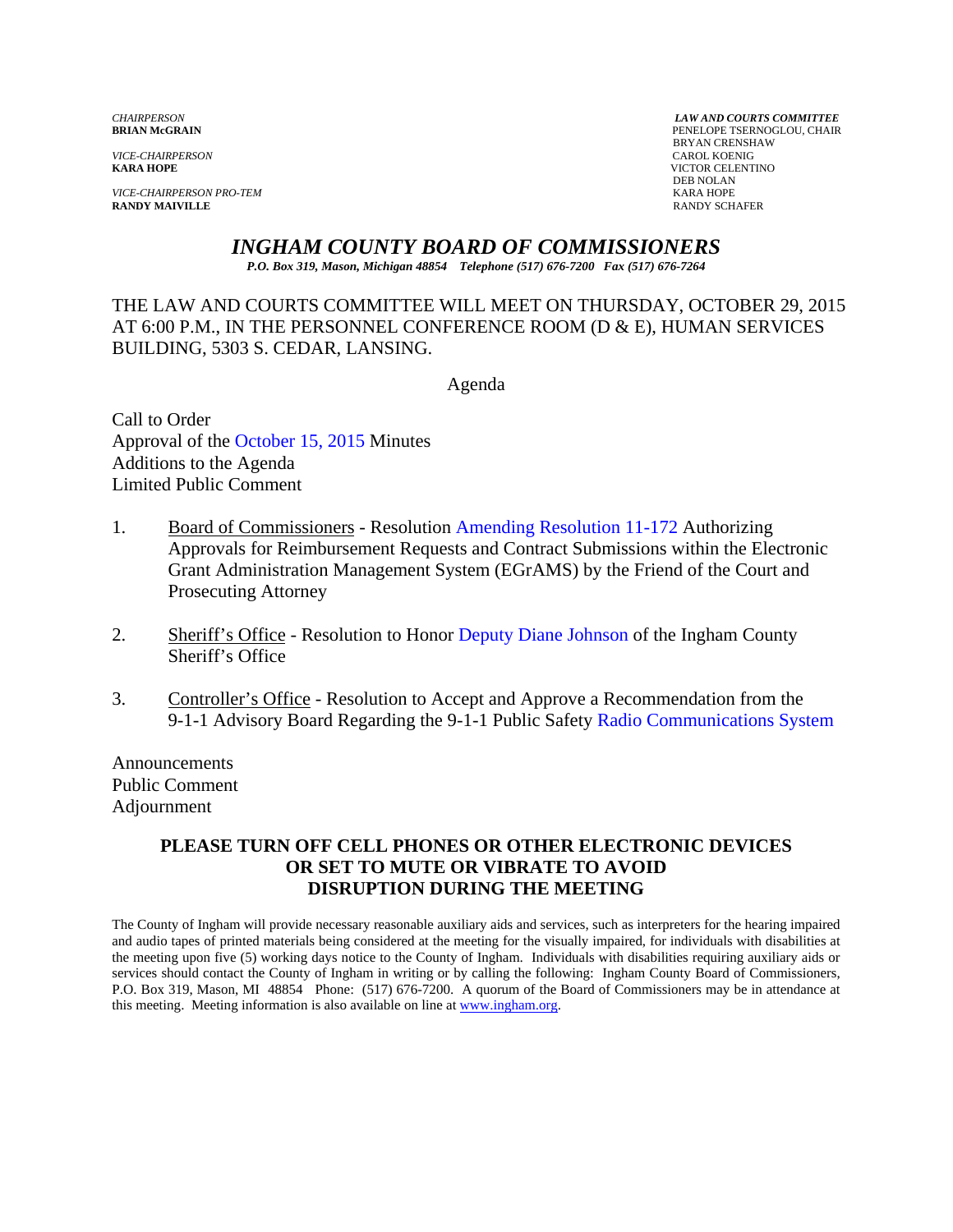### LAW & COURTS COMMITTEE October 15, 2015 Draft Minutes

<span id="page-1-0"></span>

| <b>Members Present:</b> | Tsernoglou, Crenshaw, Celentino, Hope, Koenig, Nolan (arrived at 6:08), and Schafer |  |  |
|-------------------------|-------------------------------------------------------------------------------------|--|--|
|                         |                                                                                     |  |  |

Members Absent: None

Others Present: John Neilsen, David Hall, Lance Langdon, Kerry Minshall, Robin Stites, Henry Rojas, and others

The meeting was called to order by Chairperson Tsernoglou at 6:01 p.m. in Personnel Conference Room "D & E" of the Human Services Building, 5303 S. Cedar Street, Lansing, Michigan.

## Approval of the October 1, 2015 Minutes

MOVED BY COMM. SCHAFER, SUPPORTED BY COMM. HOPE, TO APPROVE THE MINUTES OF THE OCTOBER 1, 2015 LAW & COURTS COMMITTEE MEETINGS.

## THE MOTION CARRIED UNANIMOUSLY. Absent: Commissioner Nolan.

## Additions to Agenda

None.

## Limited Public Comment

# MOVED BY COMM. SCHAFER, SUPPORTED BY COMM. CRENSHAW, TO APPROVE A CONSENT AGENDA CONSISTING OF THE FOLLOWING ACTION ITEMS:

1. Circuit Court - Resolution to Authorize Entering into a Contract with Graphic Sciences, Inc. for the Transport, Storage and Retrieval of Circuit Court Files, and to Hire Temporary Employees to Assist in their Preparation

## 2. Sheriff's Office

- a. Resolution to Authorize a Contract Extension with Securus Technologies
- b. Resolution to Enter into a Contract with the State of Michigan Making Ingham County the Fiduciary Agent for Michigan Homeland Security Region 1 and Accept the FY2015 Homeland Security Grant Program Funds
- 3. 9-1-1 Central Dispatch Center
	- a. Resolution to Approve the Purchase and Service Agreement with Rave Smart 911 and AT&T Mobility for the Smart 911 System to be Integrated with the Current 9-1-1 Computer Systems
	- b. Resolution to Honor Emergency Telecommunicator Catherine Demers of the Ingham County 9- 1-1 Central Dispatch

## 4. Controller's Office

a. Resolution Authorizing Adjustments to the 2015 Ingham County Budget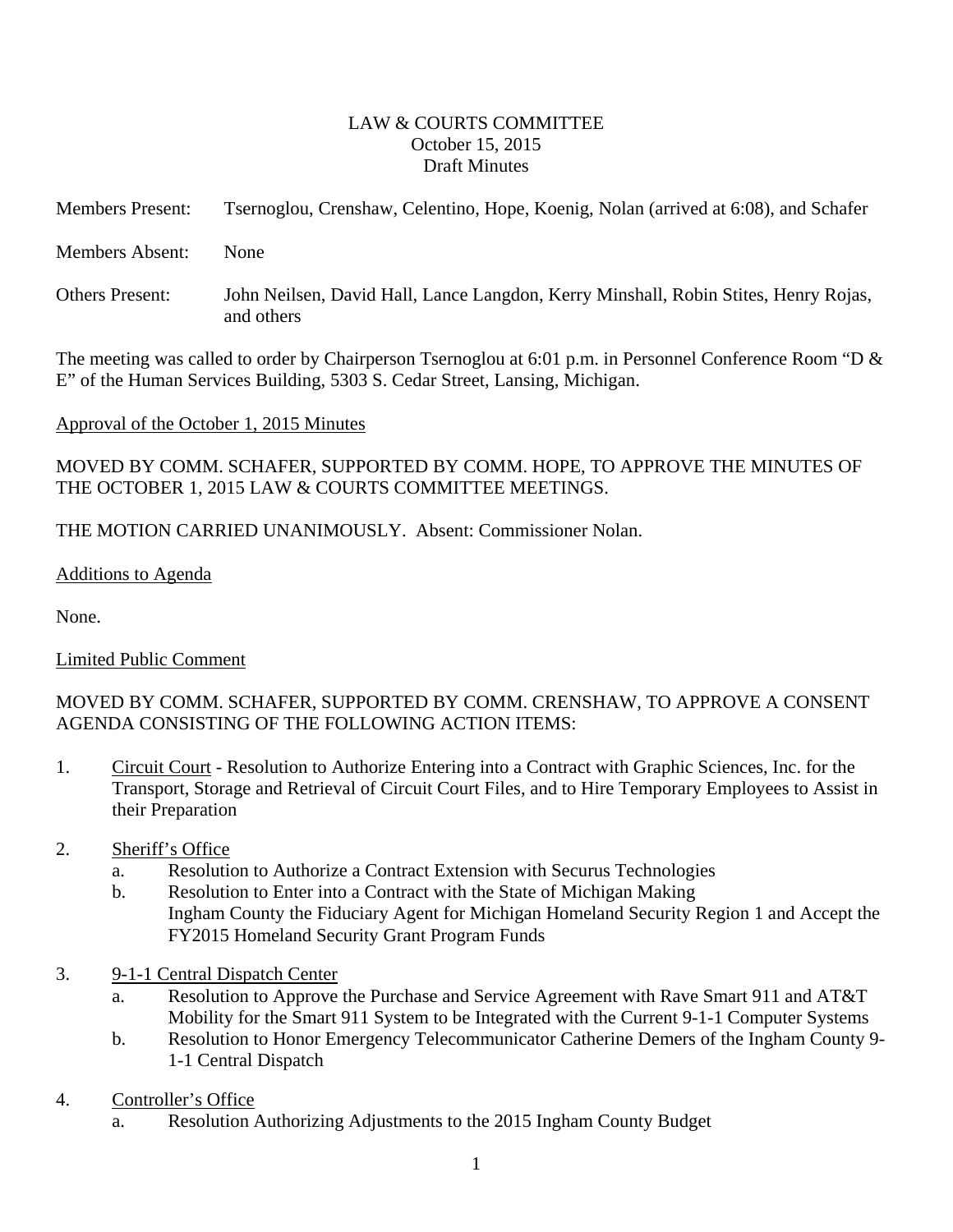### THE MOTION CARRIED UNANIMOUSLY. Absent: Commissioner Nolan.

Please note that later in the meeting, the Committee suspended the rules to allow Commissioner Nolan to vote. Commissioner Nolan voted in favor of the motion.

THE MOTION TO APPROVE THE ITEMS ON THE CONSENT AGENDA CARRIED UNANIMOUSLY. Absent: Commissioner Nolan.

Please note that later in the meeting, the Committee suspended the rules to allow Commissioner Nolan to vote. Commissioner Nolan voted in favor of the motion.

### 4. Controller's Office

b. Update on 9-1-1 Advisory Committee Meeting

John Neilsen, Chief Deputy Controller, updated the Committee regarding the 9-1-1 Advisory Board's meeting.

9-1-1 Advisory Board Meeting October 15, 2015.

Recommendation to the Law & Courts meeting on October 15, 2015.

Option: 1:

Recommend that Ingham County proceed to issue a RFP to identify a Consultant to transition Ingham County to a P-25 Public Safety Radio System. This would be two RFP's, one for a Consultant and then a second RFP for Qualified Vendors to submit a Public Safety Radio System proposal.

Option 2:

Recommend that Ingham County maximize the investment already made in the current EDACs Public Safety Radio System for the next six years which is now guaranteed through 2021, consider increasing the 9-1-1 Millage in 2016 to build up a fund balance for a Technology / Capital Improvements fund for major projects, and then reconsider in four to six years conducting the two RFP's process for a Consultant and then Qualified Vendors to submit a Public Safety Radio System proposal.

Kerry Minshall, Chairman of the 9-1-1 Advisory Committee reviewed the 9-1-1 Advisory Board Meeting's recommendations. He stated that Option 1 received no action or discussion. He further stated that Option 2 received nine votes in favor of and zero opposed.

Commissioner Nolan arrived at 6:08.

Commissioner Schafer asked if there would be a resolution to vote on.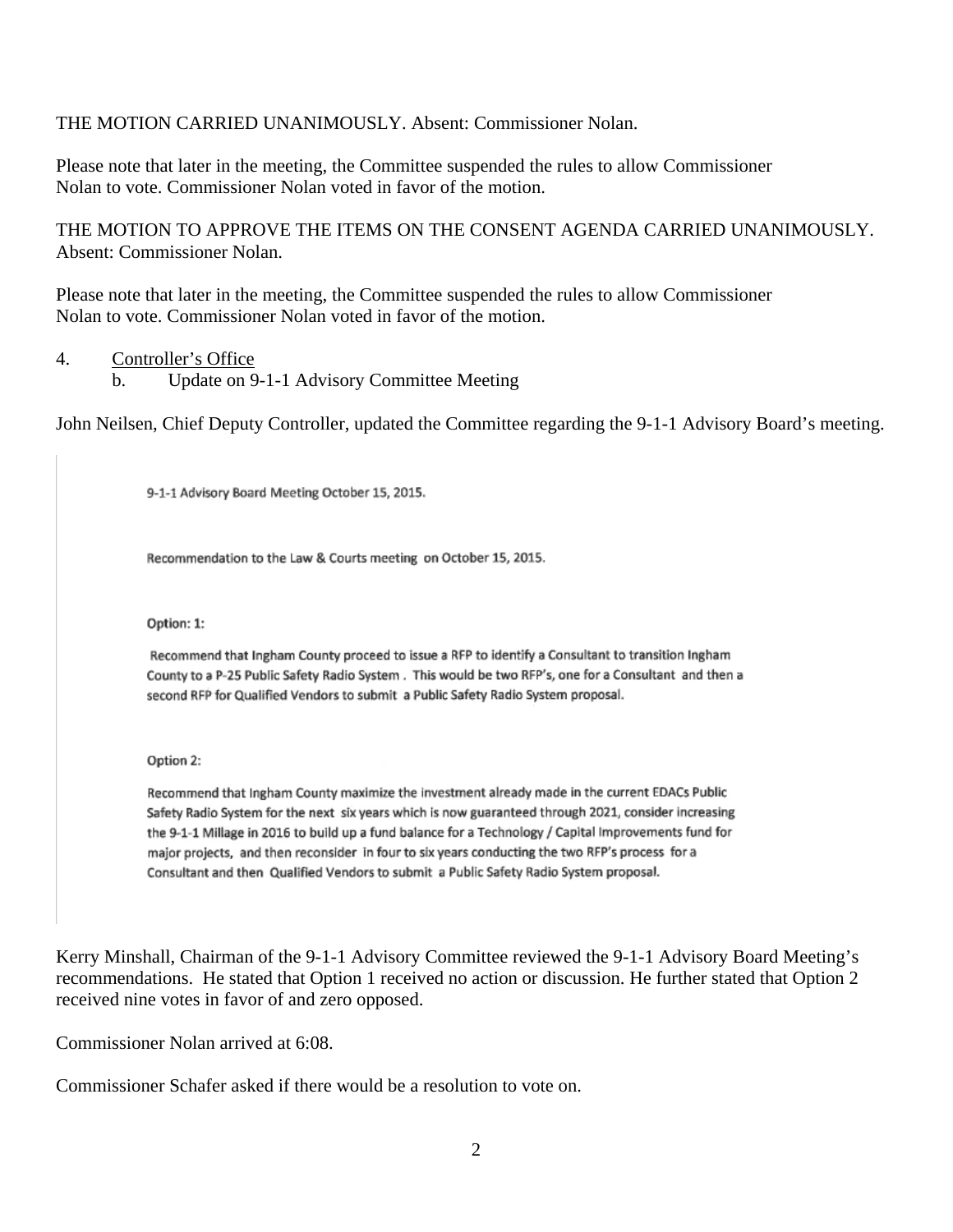Mr. Neilsen answered no.

MOVED BY COMM. SCHAFER, SUPPORTED BY COMM. CELENTINO, TO SUSPEND THE RULES AND ALLOW COMMISSIONER NOLAN TO VOTE ON THE CONSENT AGENDA ITEMS FOR WHICH SHE WAS ABSENT.

### THE MOTION CARRIED UNANIMOUSLY.

David Hall, Meridian Township Police Chief, stated that the current radio system works well. He further stated that extending the life of the current system would allow several years to accumulate a fund balance which could be used to hire a consultant to see if an upgrade was needed.

Commissioner Crenshaw asked what millage rate would be needed in order to have a good fund balance by the end of the 4 to 6 years.

Mr. Neilsen answered that the millage rate discussion would happen next spring. He stated that the current fund balance was \$2.7 million.

Commissioner Celentino asked if they received any complaints regarding the current radio system.

Mr. Hall stated that there were no complaints about it at the 9-1-1 Advisory Board.

Commissioner Celentino asked if there was enough money to pursue Option 1.

Mr. Neilsen said it would cost about \$15 million to build a new system.

Commissioner Celentino asked which municipalities and agencies where represented at the 9-1-1 Advisory Meeting.

Mr. Minshall noted that all agencies except the state police and the out-county police representative, John Stressman, were there.

Commissioner Hope asked what the current millage rate was.

John Neilsen answered it was currently .8431 and that ever tenth of a mill would generate about \$ 682,708. He further noted that discussions concerning raising the millage would happen in the spring when we begin discussions of placing the renewal on the ballot during 2016.

Commissioner Hope stated that .0364 mills was the remaining taxing capacity before we hit our cap.

Commissioner Schafer thanked the 9-1-1 Advisory Committee.

There was a discussion about the estimated costs for a new system.

Lance Langdon, 9-1-1 Director, stated that Motorola gave an estimate of \$9 million to \$10 million. He stated that Harris Corporation gave an estimate of about \$17 million. He further stated that an upgrade to the current system would cost approximately \$5 million to \$6 million.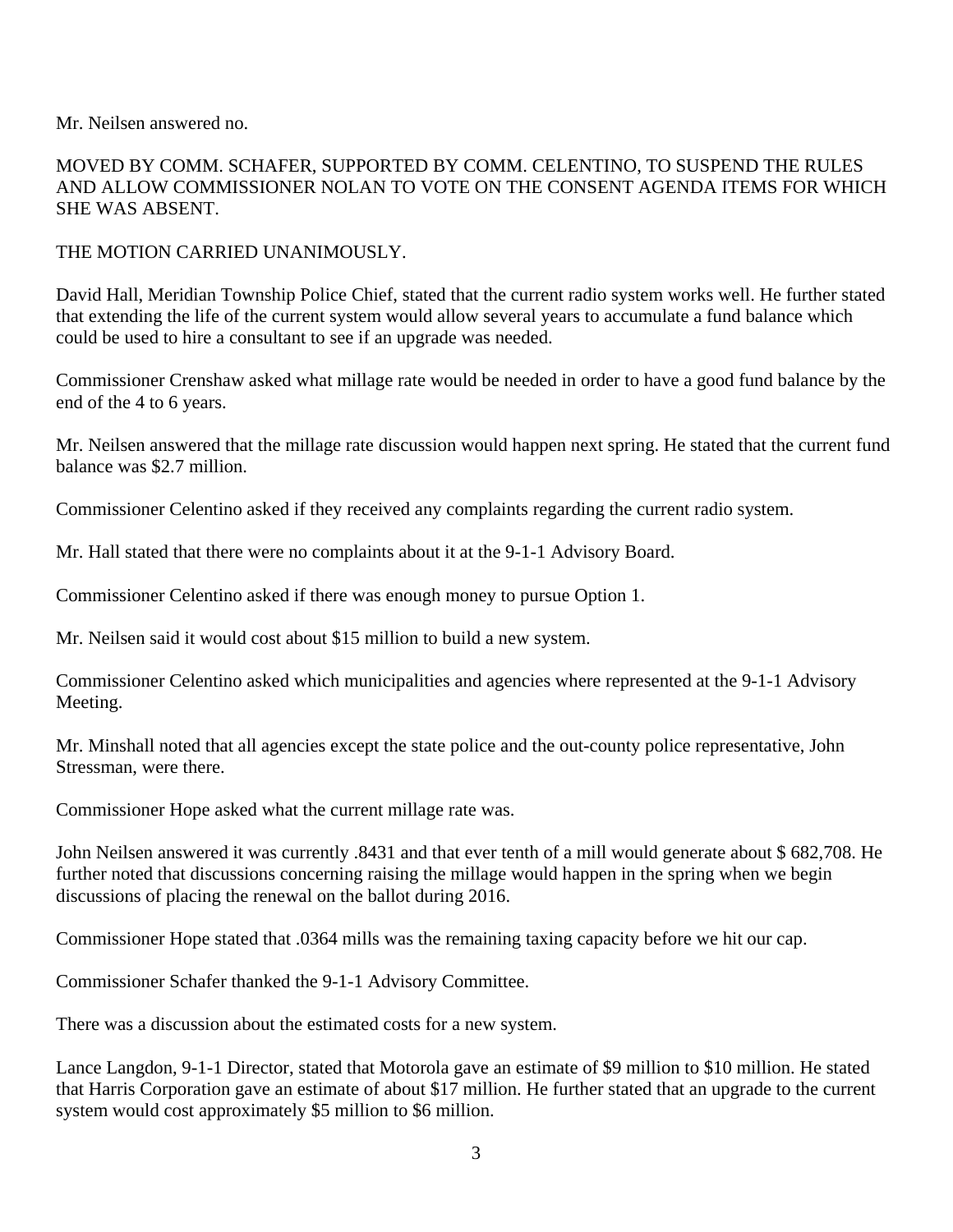There was a discussion about the P-25 radio system.

Mr. Neilsen clarified why the 9-1-1 Advisory Committee met and how the initial discussion began.

Commissioner Koenig clarified that the initial discussion changed because Harris extended the contract.

Chairperson Tsernoglou stated that she would support the 9-1-1 Advisory Board's recommendation.

## MOVED BY COMM. SCHAFER, SUPPORTED BY COMM. KOENIG, TO ACCEPT THE 9-1-1 ADVISORY BOARD'S RECOMMENDATION OF OPTION 2.

There was a discussion about accepting Commissioner Schafer's motion.

The motion was amended as follows:

## MOVED BY COMM. SCHAFER, SUPPORTED BY COMM. KOENIG, TO ACCEPT **CREATE A RESOLUTION ACCEPTING** THE 9-1-1 ADVISORY BOARD'S RECOMMENDATION OF OPTION 2.

This amendment was considered friendly.

There was a discussion about whether or not to draft a resolution for the full committee process.

COMMISSIONER KOENIG WITHDREW HER SUPPORT FOR COMMISSIONER SCHAFER'S MOTION TO ACCEPT **CREATE A RESOLUTION ACCEPTING** THE 9-1-1 ADVISORY BOARD'S RECOMMENDATION OF OPTION 2.

# COMMISSIONER SCHAFER WITHDREW HIS MOTION.

The committee directed the Controller's Office to draft a resolution, for approval at the next committee meeting, to accept the 9-1-1 Advisory Board's recommendation of Option 2.

Mr. Neilsen thanked Mr. Hall and Mr. Minshall for their service.

Announcements

None.

Public Comment

None.

Adjournment

The meeting was adjourned at 6:55 p.m.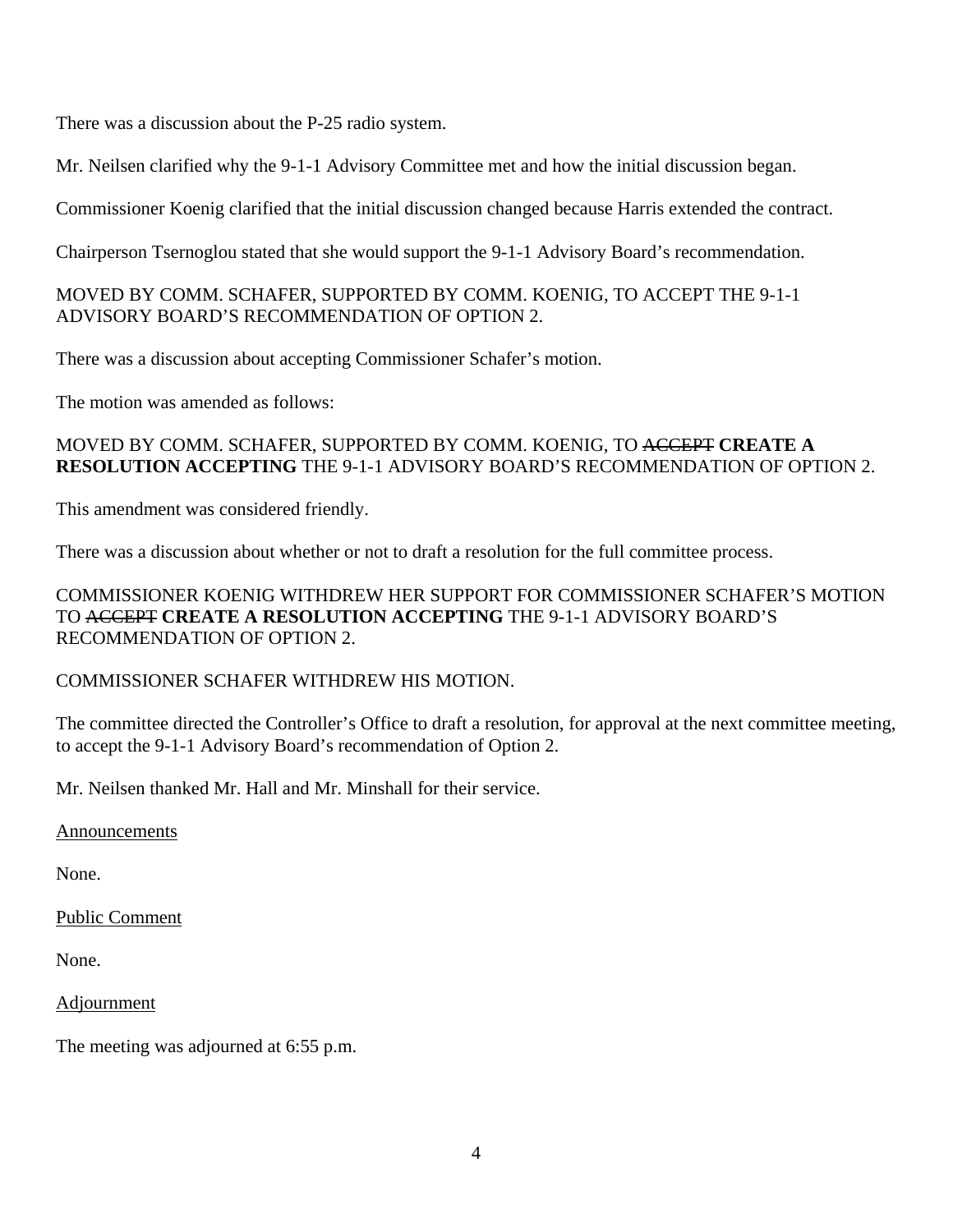# **OCTOBER 29, 2015 LAW & COURTS AGENDA STAFF REVIEW SUMMARY**

# **RESOLUTION ACTION ITEMS:**

### **The Chief Deputy Controller is recommending approval of the following resolutions/actions :**

*1. Board of Commissioners - Resolution Amending Resolution 11-172 Authorizing Approvals for Reimbursement Requests and Contract Submissions within the Electronic Grant Administration Management System (EGrAMS) by the Friend of the Court and Prosecuting Attorney* 

This resolution authorizes amending Resolution 11-172 to change the position that is responsible to act in the capacity of "Authorized Official" on behalf of the Board Chairperson within EGrAMS for purposes of approving the annual CRP contract requests that are consistent with approved Ingham County budgets. Currently, the Financial Services Officer is authorized to act in that capacity and the amendment would change that to the Board Coordinator . (see attached memo for details)

*2. Sheriff's Office - Resolution to Honor Deputy Diane Johnson of the Ingham County Sheriff's Office* 

This resolution honors Deputy Diane Johnson, a long time Sheriff's Office employee, who is retiring after 25 years of service.

*3. Controller's Office - Resolution to Accept and Approve a Recommendation from the 9-1-1 Advisory Board Regarding the 9-1-1 Public Safety Radio Communications System* 

This resolution accepts and approves the following recommendation from the 9-1-1 Advisory Board:

Ingham County maximize the investment already made in the current EDACs Public Safety Radio System for the next six years which is now guaranteed through 2021, consider increasing the 9-1-1 Millage in 2016 to build up a fund balance for a Technology/Capital Improvements fund for major projects, and then reconsider in four to six years conducting the two Request for Proposals (RFP) process for a Consultant and then Qualified Vendors to submit a Public Safety Radio System proposal.

In addition, the resolution specifies that the Controller's Office and 9-1-1 Advisory Board report back to the Law & Courts Committee by June 1, 2019 or roughly four years into the six year contract extension. The report would include their input and recommendations on the best way to move forward with the 9-1-1 Public Safety Radio Communication System. This is consistent with the direction that we gave the 9-1-1 Advisory Committee in 2013. (see attached memo for details)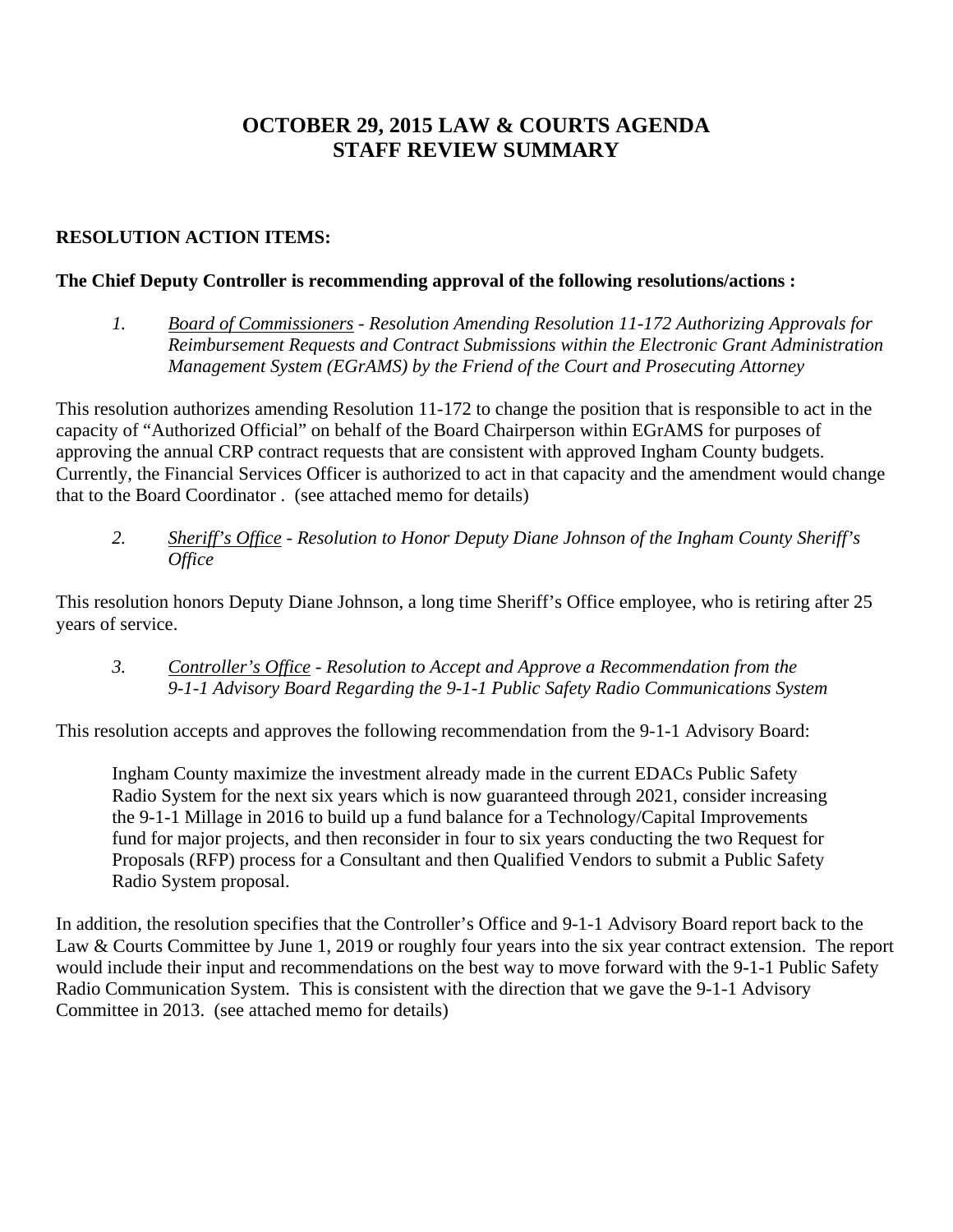### **Agenda Item 1**

<span id="page-6-0"></span>October 23, 2015

- TO: Law & Courts Committee
- FROM: Becky Bennett Board Coordinator
- RE: EGrAMS Contracts

The State of Michigan requires IV-D (child support) agencies to submit their monthly reimbursement requests, and their annual Cooperative Reimbursement Program (CRP) contract requests, within the Electronic Grant Administration Management System (EGrAMS). Resolution 11-172 authorized the Financial Services Director to sign on behalf of the Board Chairperson. This resolution amends Resolution 11-172 to reflect that the Board Coordinator is authorized to sign on behalf of the Board Chairperson for purposes of approving the annual CRP contract requests that are consistent with approved Ingham County budgets.

The Financial Services Director is still authorized to act in the capacity of "Authorized Official" within EGrAMS for purposes of approving the annual CRP contract requests that are consistent with approved Ingham County budgets.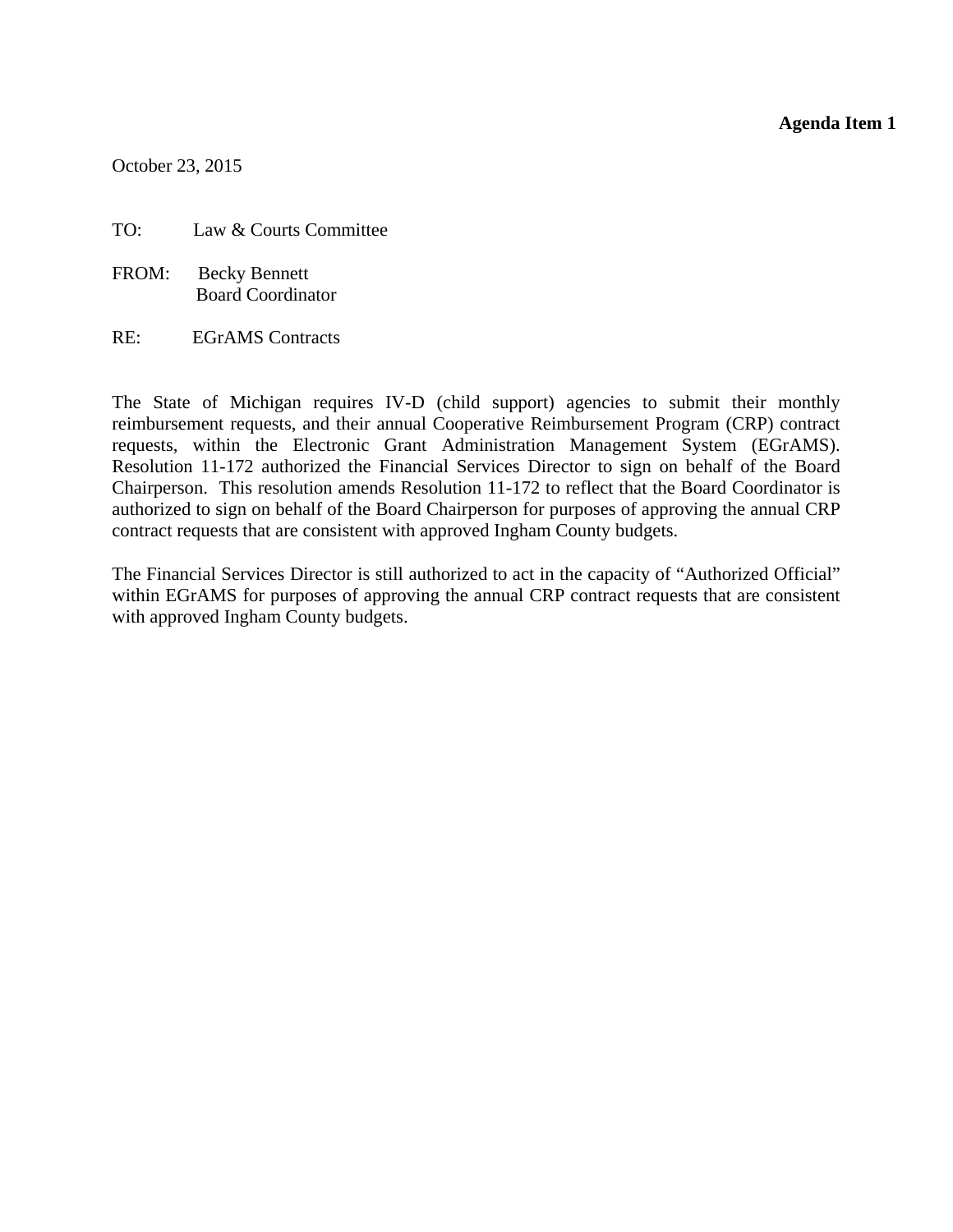Introduced by the Law Enforcement, Judiciary and Finance Committees of the:

### INGHAM COUNTY BOARD OF COMMISSIONERS

### **RESOLUTION AUTHORIZING APPROVALS FOR REIMBURSEMENT REQUESTS AND CONTRACT SUBMISSIONS WITHIN THE ELECTRONIC GRANT ADMINISTRATION MANAGEMENT SYSTEM (EGrAMS) BY THE FRIEND OF THE COURT AND PROSECUTING ATTORNEY**

### **RESOLUTION #11-172**

WHEREAS, the State of Michigan has recently begun requiring IV-D (child support) agencies to submit their monthly reimbursement requests, and their annual Cooperative Reimbursement Program (CRP) contract requests, within the Electronic Grant Administration Management System (EGrAMS); and

WHEREAS, submission of these items will be necessary for Ingham County to continue to receive 66% reimbursement for all IV-D activities within the Friend of the Court and Prosecuting Attorney's offices; and

WHEREAS, monthly reimbursement requests are currently signed in hard copy (paper) format by the Friend of the Court Director, the Prosecuting Attorney, and the Financial Services Director; and

WHEREAS, annual CRP contract requests are currently signed in hard copy (paper) format, upon approval as to form by the County Attorney, by the Friend of the Court Director, the Prosecuting Attorney, the Financial Services Director, and the Chair of the Board of Commissioners; and

WHEREAS, EGRaMS will require monthly approvals for reimbursement requests by users of the system in the roles of "Project Manager" and "Financial Officer"; and

WHEREAS, EGRaMS will require annual approvals of CRP contract requests by users of the system in the roles of "Project Manager", "Financial Officer" and "Authorized Official".

THEREFORE BE IT RESOLVED, that the Friend of the Court Director and the Prosecuting Attorney are hereby authorized to act in the capacity of separate "Project Managers" within EGRaMS for purposes of approving their respective monthly IV-D reimbursement requests that are consistent with approved Ingham County budgets.

BE IT FURTHER RESOLVED, that the Financial Services Director is hereby authorized to act in the capacity of "Financial Officer" within EGRaMS for purposes of approving monthly IV-D reimbursement requests that are consistent with approved Ingham County budgets.

BE IT FURTHER RESOLVED, that the Friend of the Court Director and the Prosecuting Attorney are hereby authorized to act in the capacity of separate "Project Managers" within EGRaMS for purposes of approving their respective annual CRP contract requests, that are consistent with approved Ingham County budgets, upon approval as to form by the County Attorney of the final contract documents.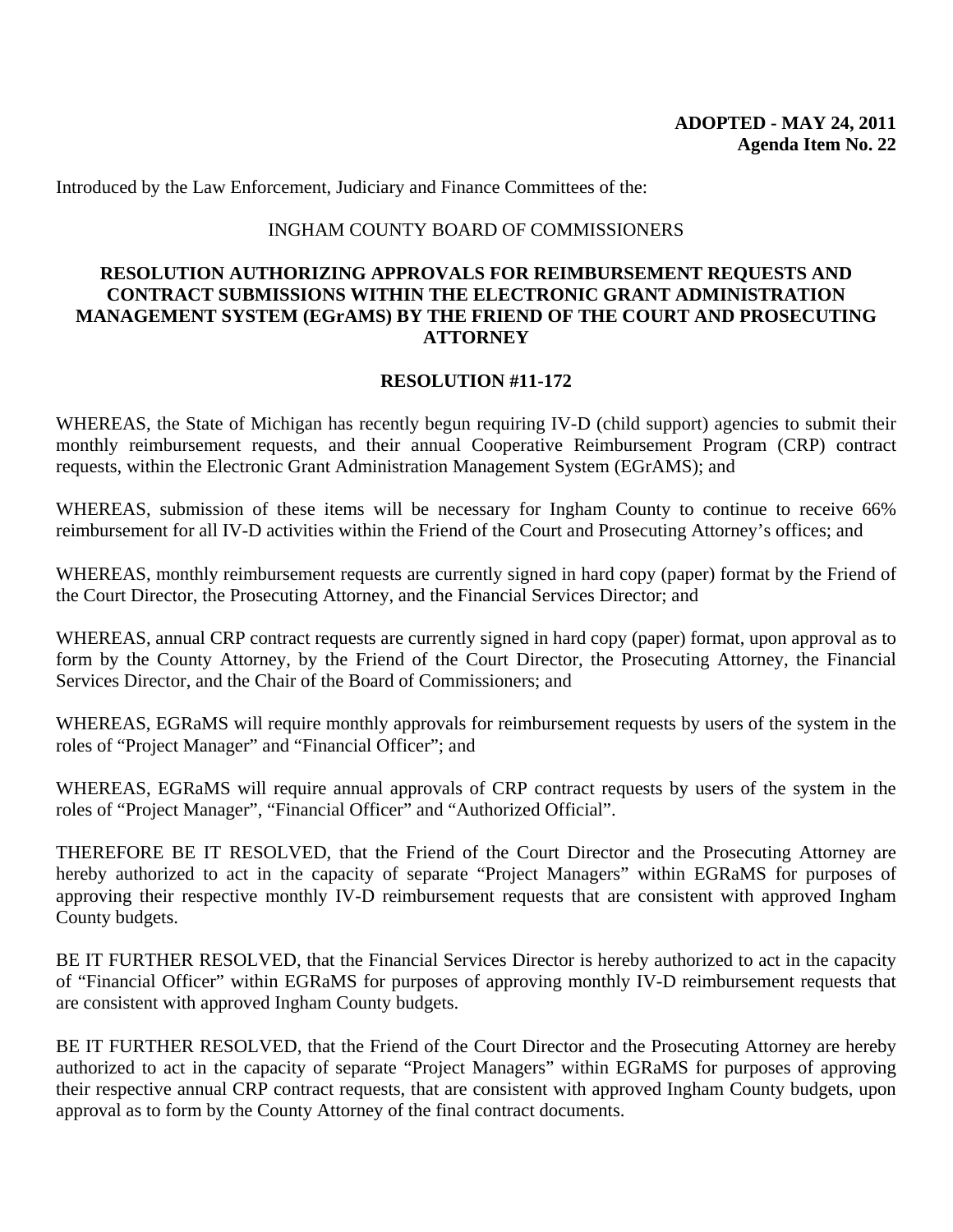BE IT FURTHER RESOLVED, that the Financial Services Director is hereby authorized to act in the capacity of "Financial Officer" within EGRaMS for purposes of approving annual CRP contract requests that are consistent with approved Ingham County budgets, upon approval as to form by the County Attorney of the final contract documents.

BE IT FURTHER RESOLVED, that the Chairperson of the Board of Commissioners will continue to sign a hard copy (paper) form of the annual CRP contract requests that are consistent with approved Ingham County budgets, as submitted in EGRaMS, upon approval as to form by the County Attorney of the final contract documents.

BE IT FURTHER RESOLVED, that the Financial Services Director, upon receipt of a hard copy form of the CRP contract requests signed by the Chairperson of the Board of Commissioners, is hereby authorized to act in the capacity of "Authorized Official" within EGRaMS for purposes of approving the annual CRP contract requests that are consistent with approved Ingham County budgets.

**LAW ENFORCEMENT: Yeas:** Celentino, Holman, De Leon, Copedge, Dragonetti  **Nays**: None **Absent:** Schafer **Approved 5/12/11**

**JUDICIARY: Yeas:** Bahar-Cook, Koenig, Holman, Tennis, Tsernoglou  **Nays**: None **Absent:** Schafer **Approved 5/12/11**

**FINANCE: Yeas:** Schor, Tsernoglou, Nolan, Bahar-Cook, McGrain, Dougan  **Nays**: None **Absent:** None **Approved 5/18/11**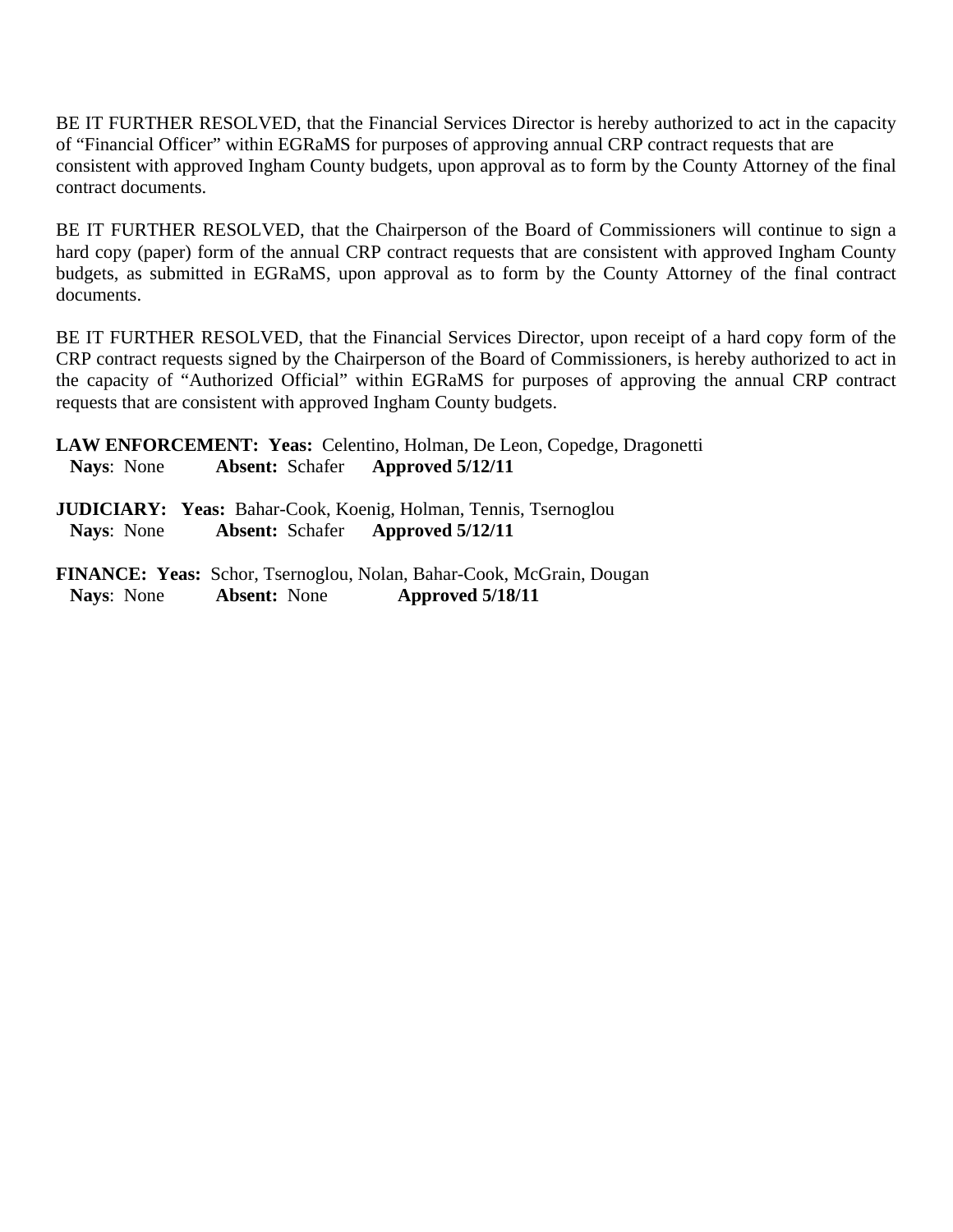Introduced by the Law & Courts Committee:

# INGHAM COUNTY BOARD OF COMMISSIONERS

### **RESOLUTION AMENDING RESOLUTION 11-172 AUTHORIZING APPROVALS FOR REIMBURSEMENT REQUESTS AND CONTRACT SUBMISSIONS WITHIN THE ELECTRONIC GRANT ADMINISTRATION MANAGEMENT SYSTEM (EGrAMS) BY THE FRIEND OF THE COURT AND PROSECUTING ATTORNEY**

WHEREAS, the State of Michigan requires IV-D (child support) agencies to submit their monthly reimbursement requests, and their annual Cooperative Reimbursement Program (CRP) contract requests, within the Electronic Grant Administration Management System (EGrAMS); and

WHEREAS, submission of these items will be necessary for Ingham County to continue to receive 66% reimbursement for all IV-D activities within the Friend of the Court and Prosecuting Attorney's offices; and

WHEREAS, the Financial Services Director is hereby authorized to act in the capacity of "Authorized Official" within EGrAMS for purposes of approving the annual CRP contract requests that are consistent with approved Ingham County budgets; and

WHEREAS, the Board of Commissioners wishes to authorize the Board Coordinator to act in the capacity of "Authorized Official" on behalf of the Board Chairperson within EGrAMS for the purposes of approving contract requests consistent with approved Ingham County Budgets.

THERFORE BE IT RESOLVED, that Resolution 11-172 is hereby amended to reflect that the Board Coordinator is hereby authorized to act in the capacity of "Authorized Official" on behalf of the Board Chairperson within EGrAMS for purposes of approving the annual CRP contract requests that are consistent with approved Ingham County budgets.

BE IT FURTHER RESOLVED, that the Chairperson of the Board of Commissioners will continue to sign a hard copy (paper) form of the annual CRP contract requests that are consistent with approved Ingham County budgets, as submitted in EGrAMS, upon approval as to form by the County Attorney of the final contract documents.

BE IT FURTHER RESOLVED, that all other authorizations stated in Resolution 11-172 shall remain the same.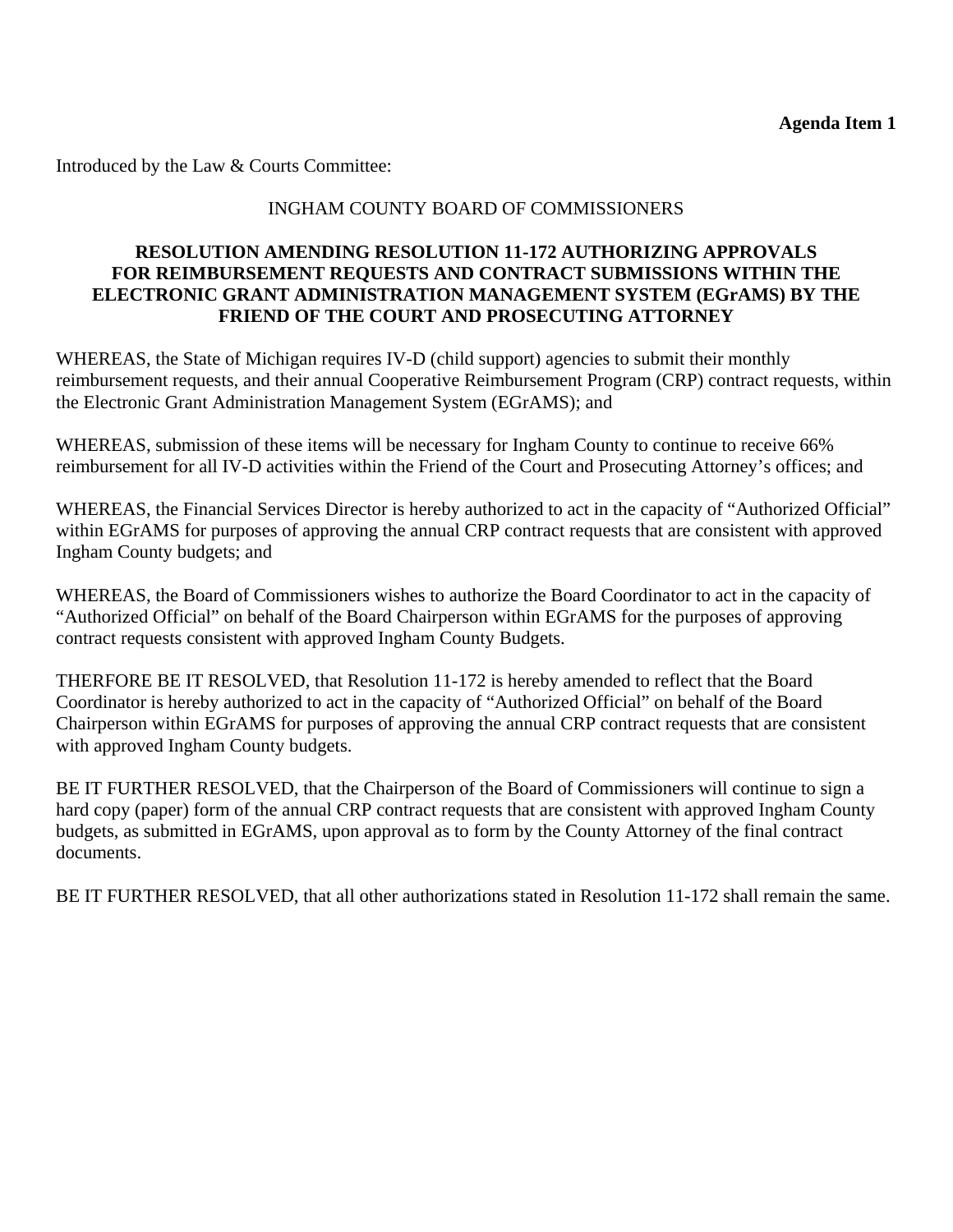<span id="page-10-0"></span>Introduced by the Law & Courts Committee of the:

# INGHAM COUNTY BOARD OF COMMISSIONERS

# **RESOLUTION TO HONOR DEPUTY DIANE JOHNSON OF THE INGHAM COUNTY SHERIFF'S OFFICE**

WHEREAS, in 1990, Deputy Diane M. Johnson was hired by the Ingham County Sheriff's Office as a Deputy, and was assigned to the Corrections Division; and

WHEREAS, in 1991, Deputy Diane M. Johnson completed the American Correctional Association Correctional Officer Correspondence Course; and

WHEREAS, in 1993, Deputy Diane M. Johnson was appointed to the Corrections Training Deputy position; and

WHEREAS, in 1995, Deputy Diane M. Johnson was selected as the Lobby/Control Officer; and

WHEREAS, Deputy Diane M. Johnson has received numerous letters of praise and commendation from the Ingham County Sheriff's Office for her exemplary performance; and

WHEREAS, throughout her career, Deputy Diane M. Johnson has consistently exemplified the high standards of the Ingham County Sheriff's Office by treating all people with courtesy, dignity and respect; and

WHEREAS, after 25 years of dedicated service to the citizens of Ingham County, Deputy Diane M. Johnson is retiring on October 16, 2015.

THEREFORE BE IT RESOLVED, that the Ingham County Board of Commissioners hereby honors Deputy Diane M. Johnson for her 25 years of dedicated service to the citizens of Ingham County and wishes her continued success in all of her future endeavors.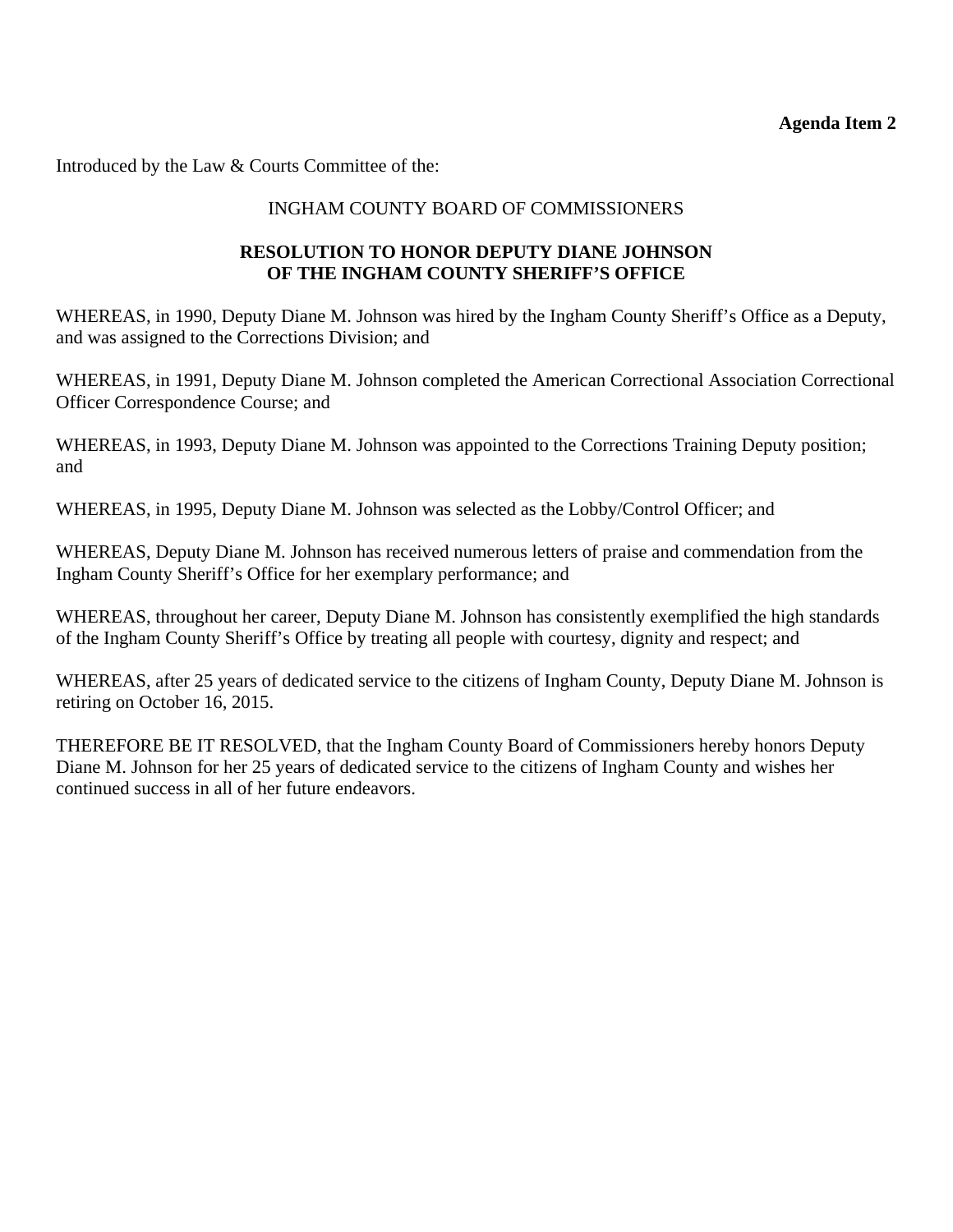### **Agenda Item 3**

<span id="page-11-0"></span>

| TO:             | Law & Courts Committee                                                                                                                           |
|-----------------|--------------------------------------------------------------------------------------------------------------------------------------------------|
| FROM:           | John L. Neilsen, Chief Deputy Controller                                                                                                         |
| DATE:           | October 20, 2015                                                                                                                                 |
| <b>SUBJECT:</b> | Resolution to Accept and Approve a Recommendation from the 9-1-1 Advisory<br>Board Regarding the 9-1-1 Public Safety Radio Communications System |

Commissioners:

Recently, Ingham County was notified by the Harris Corporation that the EDACS 9-1-1 Public Safety Radio Communication System used by all Ingham County Public Safety Agencies will need to be upgraded or replaced as it approaches the end of life for replacement parts during the 2016-2017 timeframe.

The Ingham County Board of Commissioners, through the Law & Courts Committee, asked for input and a recommendation from the 9-1-1 Advisory Board on the best way to move forward with either upgrading or replacing the 9-1-1 Public Safety Radio Communication System.

The 9-1-1 Advisory Board requested that the Ingham County Board of Commissioners contract with an independent consultant to assist the County in making a decision on how to proceed and to conduct an evaluation as to the pros and cons of the various County options for the future of the 9-1-1 Public Safety Radio Communication System. The BOC approved funds to do the evaluation and that process has now been completed.

After considerable debate the 9-1-1 Advisory Board adopted the following recommendation to the Ingham County Board of Commissioners which was presented to the Law & Courts Committee at its October 15, 2015 meeting:

*Ingham County maximize the investment already made in the current EDACs Public Safety Radio System for the next six years which is now guaranteed through 2021, consider increasing the 9-1-1 Millage in 2016 to build up a fund balance for a Technology/Capital Improvements fund for major projects, and then reconsider in four to six years conducting the two Request for Proposals (RFP) process for a Consultant and then Qualified Vendors to submit a Public Safety Radio System proposal.* 

In my opinion the overarching factors in this recommendation include:

The decision by Harris, Inc. to contractually support the system through September of 2021 with a one percent annual increase. The County also has the option to negotiate another four years from 2021 through 2025. This allows the County to maximize its initial investment and removed any need to immediately proceed with a two-step RFP process.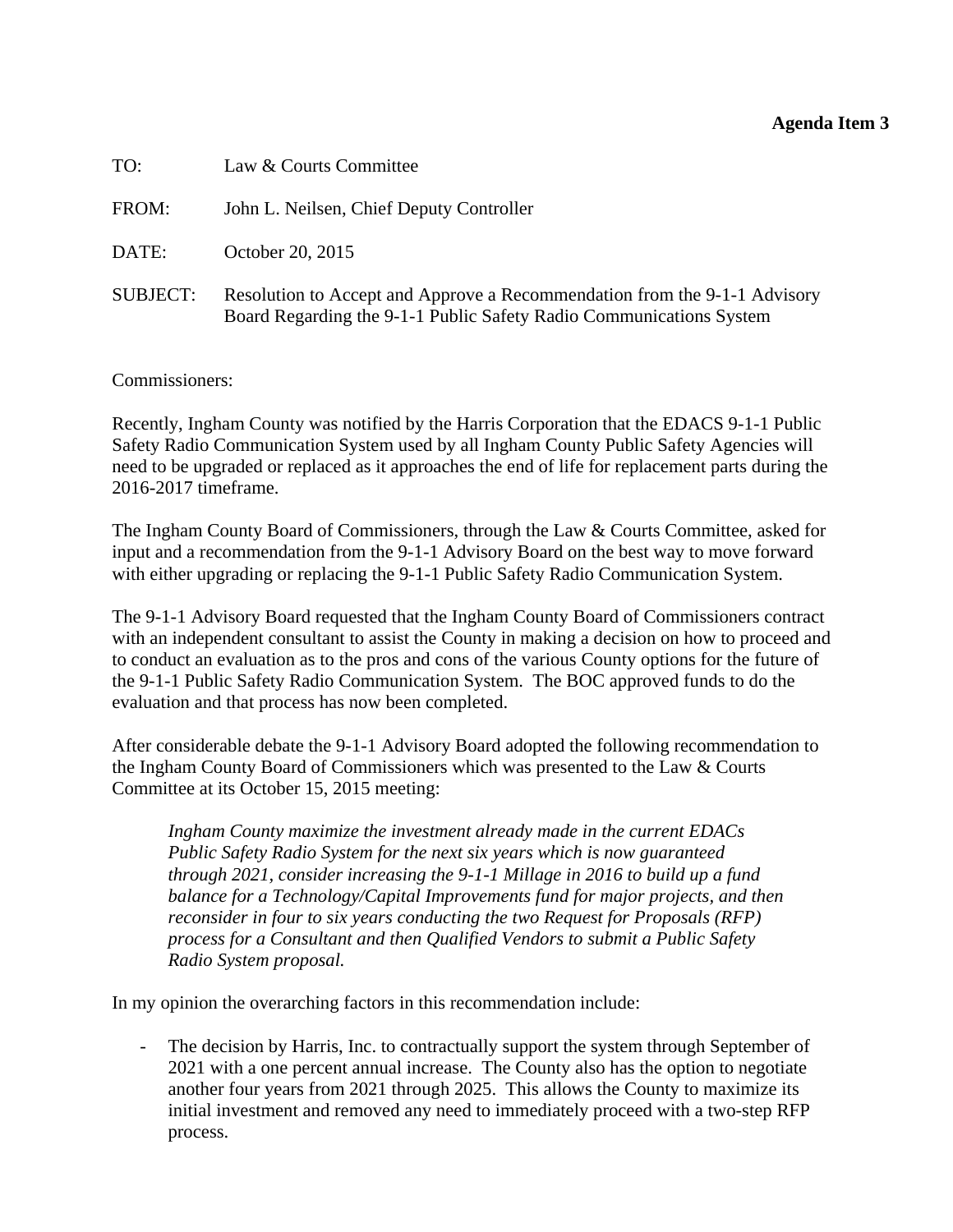- This provides stability and certainty for all the participating agencies for budgetary purposes over the next six years.
- Ingham County currently has a fund balance of approximately \$2.7 million dollars, which is not sufficient to either do a system upgrade with Harris or for a new Public Safety Radio System.
- Ingham County is fully protected with a six month termination notice in its Infrastructure/Maintenance Agreement.

To be consistent with the 9-1-1 Advisory Board's recommendation and the discussions at the Law & Courts Committee to keep this issue in the forefront for long term planning purposes the resolution also stipulates that "the Controller's Office and 9-1-1 Advisory Board report back to the Law & Courts Committee by June 1, 2019 for their input and recommendations on the best way to move forward with the 9-1-1 Public Safety Radio Communication System."

I recommend approval of the resolution.